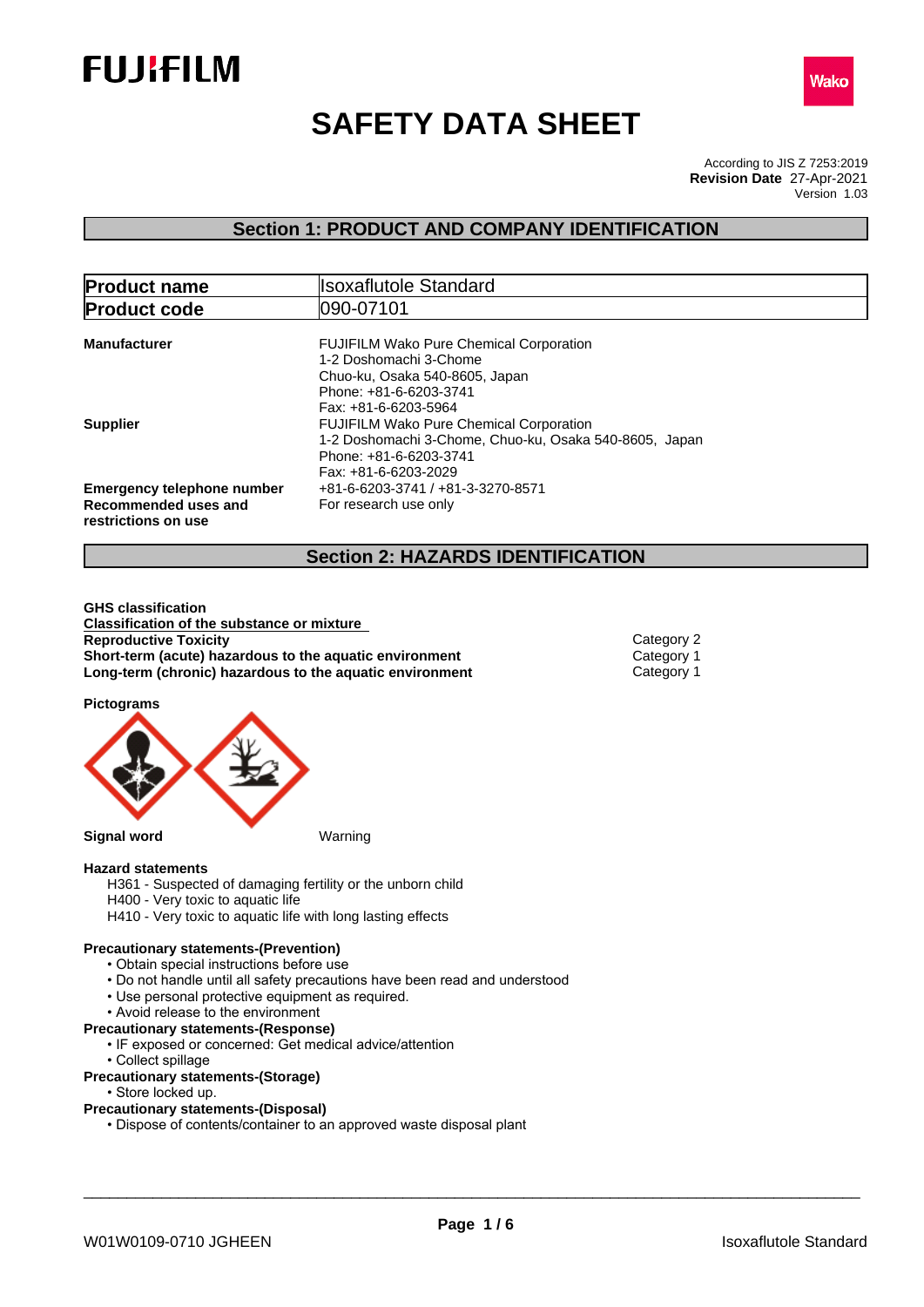**Others Other hazards** Not available

## **Section 3: COMPOSITION/INFORMATION ON INGREDIENTS**

**Single Substance or Mixture** Substance

**Formula** C15H12F3NO4S

| Chemical Name | Weight-% | Molecular weight               | <b>ENCS</b> | ונוסו<br>NO.<br>וספו | <b>CAS RN</b> |
|---------------|----------|--------------------------------|-------------|----------------------|---------------|
| Isoxatlutole  | 98.0     | 350<br>$\sim$<br><u>JJJ.JZ</u> | N/r         | N/r                  | . .           |

**Impurities and/or Additives:** Not applicable

## **Section 4: FIRST AID MEASURES**

#### **Inhalation**

Remove to fresh air. If symptoms persist, call a physician.

**Skin contact**

Wash off immediately with soap and plenty of water. If symptoms persist, call a physician.

#### **Eye contact**

IF IN EYES: Rinse cautiously with water for several minutes. Remove contact lenses, if present and easy to do. Continue rinsing. Immediate medical attention is required.

## **Ingestion**

Rinse mouth. Never give anything by mouth to an unconscious person. Call a physician or poison control center immediately. Do not induce vomiting without medical advice.

#### **Protection of first-aiders**

Use personal protective equipment as required.

## **Section 5: FIRE FIGHTING MEASURES**

#### **Suitable extinguishing media**

Water spray (fog), Carbon dioxide (CO2), Foam, Extinguishing powder, Sand

**Unsuitable extinguishing media**

#### No information available

#### **Specific hazards arising from the chemical product**

Thermal decomposition can lead to release of irritating and toxic gases and vapors.

#### **Special extinguishing method**

No information available

## **Special protective actions for**

## **fire-fighters**

Use personal protective equipment as required.Firefighters should wear self-contained breathing apparatus and full firefighting turnout gear.

## **Section 6: ACCIDENTAL RELEASE MEASURES**

#### **Personal precautions, protective equipment and emergency procedures**

For indoor, provide adequate ventilation process until the end of working. Deny unnecessary entry other than the people involved by, for example, using a rope. While working, wear appropriate protective equipments to avoid adhering it on skin, or inhaling the gas. Work from windward, and retract the people downwind.

#### **Environmental precautions**

To be careful not discharged to the environment without being properly handled waste water contaminated.

## **Methods and materials for contaminent and methods and materials for cleaning up**

Sweep up and gather scattered particles, and collect it in an empty airtight container.

## **Recoverly, neutralization**

No information available

## **Secondary disaster prevention measures**

Clean contaminated objects and areas thoroughly observing environmental regulations.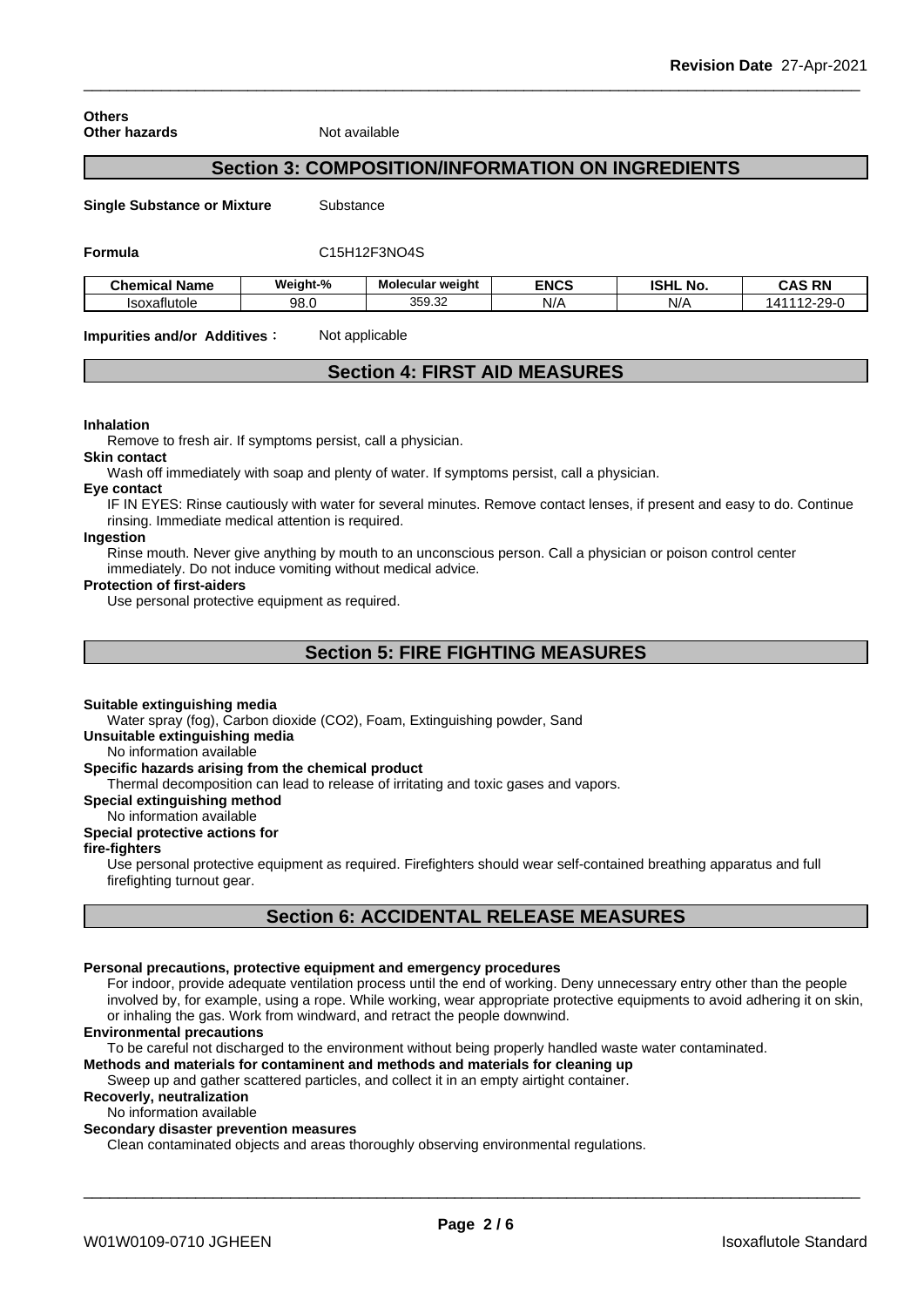## **Section 7: HANDLING AND STORAGE**

## **Handling**

#### **Technical measures**

Avoid contact with strong oxidizing agents. Use with local exhaust ventilation.

#### **Precautions**

Do not rough handling containers, such as upsetting, falling, giving a shock, and dragging. Prevent leakage, overflow, and scattering. Not to generate steam and dust in vain. Seal the container after use. After handling, wash hands and face, and then gargle. In places other than those specified, should not be smoking or eating and drinking. Should not be brought contaminated protective equipment and gloves to rest stops. Deny unnecessary entry of non-emergency personnel to the handling area.

#### **Safety handling precautions**

Avoid contact with skin, eyes or clothing. Use personal protective equipment as required.

#### **Storage**

| Safe storage conditions   |             |
|---------------------------|-------------|
| <b>Storage conditions</b> | Keep conta  |
| Safe packaging material   | Glass       |
| Incompatible substances   | Strong oxid |

Keep container protect from light tightly closed. Store in a cool (2-10 °C) place. **Safe packaging material** Glass **Strong oxidizing agents** 

## **Section 8: EXPOSURE CONTROLS/PERSONAL PROTECTION**

#### **Engineering controls**

In case of indoor workplace, seal the source or use a local exhaust system. Provide the safety shower facility, and handand eye-wash facility. And display their position clearly.

**Exposure limits** This product, as supplied, does not contain any hazardous materials with occupational exposure limits established by the region specific regulatory bodies.

#### **Personal protective equipment**

**Respiratory protection** Dust mask **Hand protection**<br> **Eye protection**<br> **Eye protection**<br> **Exercise Protective eveglas** Skin and body protection **General hygiene considerations**

protective eyeglasses or chemical safety goggles<br>Long-sleeved work clothes

Handle in accordance with good industrial hygiene and safety practice.

## **Section 9: PHYSICAL AND CHEMICAL PROPERTIES**

| Form                                                   |                                                                 |
|--------------------------------------------------------|-----------------------------------------------------------------|
| Color                                                  | White - slightly yellow                                         |
| Appearance                                             | crystalline powder - powder                                     |
| Odor                                                   | No data available                                               |
| Melting point/freezing point                           | 138 - 142 °C                                                    |
| Boiling point, initial boiling point and boiling range | No data available                                               |
| <b>Flammability</b>                                    | No data available                                               |
| <b>Evaporation rate:</b>                               | No data available                                               |
| Flammability (solid, gas):                             | No data available                                               |
| Upper/lower flammability or                            |                                                                 |
| explosive limits                                       |                                                                 |
| Upper:                                                 | No data available                                               |
| Lower :                                                | No data available                                               |
| <b>Flash point</b>                                     | No data available                                               |
| Auto-ignition temperature:                             | No data available                                               |
| Decomposition temperature:                             | No data available                                               |
| рH                                                     | No data available                                               |
| Viscosity (coefficient of viscosity)                   | No data available                                               |
| <b>Dynamic viscosity</b>                               | No data available                                               |
| <b>Solubilities</b>                                    | acetone: soluble . water and Ethanol: practically insoluble, or |
|                                                        | insoluble.                                                      |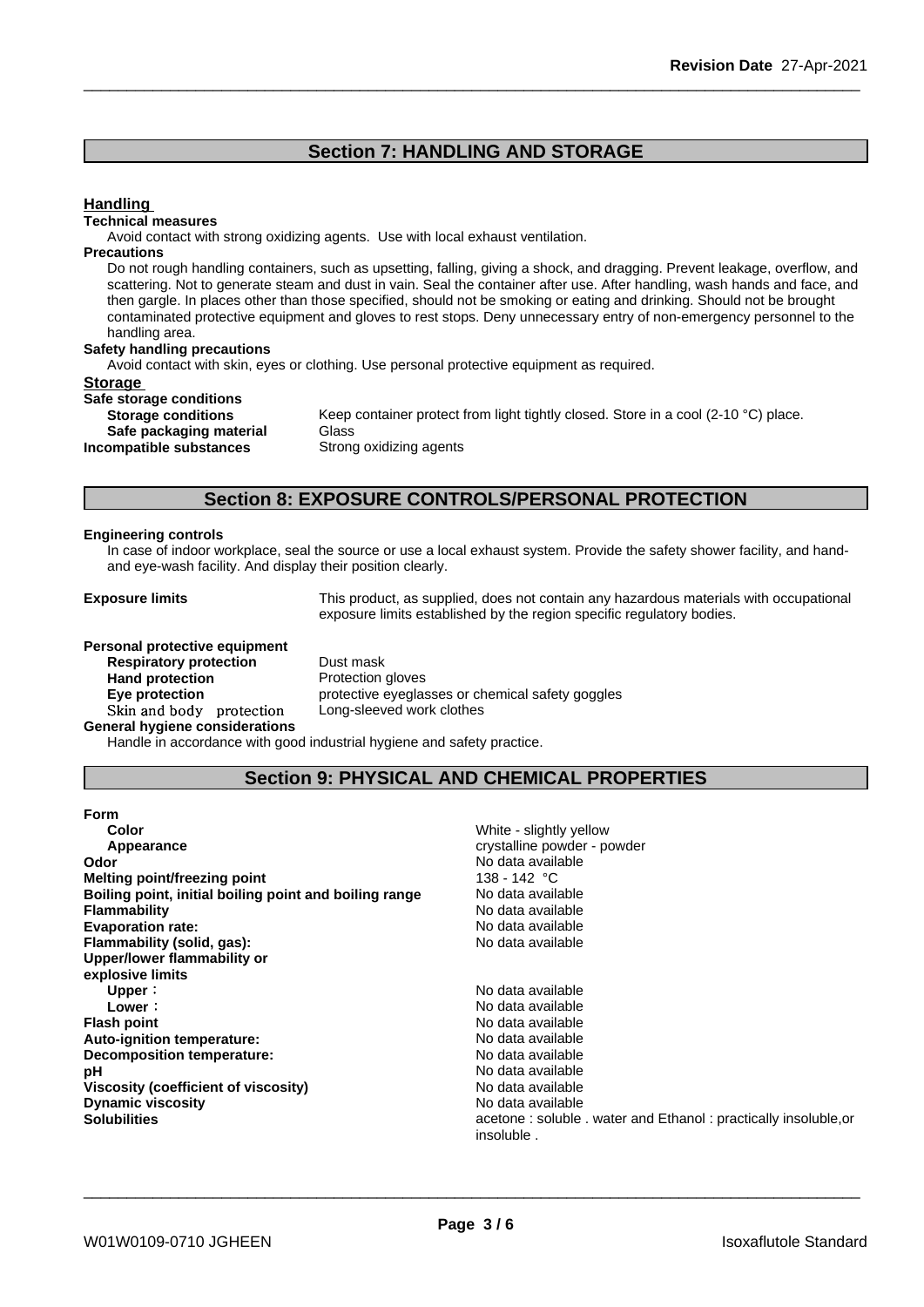**n-Octanol/water partition coefficient:(log Pow) No data available<br>
<b>Vapour pressure** No data available **Vapour pressure**<br> **Specific Gravity / Relative density**<br> **Specific Gravity / Relative density**<br> **No data available Specific Gravity / Relative density Vapour density**<br> **Particle characteristics**<br> **Particle characteristics**<br> **Particle characteristics Particle characteristics** 

## **Section 10: STABILITY AND REACTIVITY**

**Stability**

| <b>Reactivity</b>                           | No data available                                                                                |
|---------------------------------------------|--------------------------------------------------------------------------------------------------|
| <b>Chemical stability</b>                   | May be altered by light.                                                                         |
| <b>Hazardous reactions</b>                  |                                                                                                  |
| None under normal processing                |                                                                                                  |
| <b>Conditions to avoid</b>                  |                                                                                                  |
| Extremes of temperature and direct sunlight |                                                                                                  |
| Incompatible materials                      |                                                                                                  |
| Strong oxidizing agents                     |                                                                                                  |
| <b>Hazardous decomposition products</b>     |                                                                                                  |
|                                             | Carbon monooxide (CO), Carbon dioxide (CO2), Nitrogen oxides (NOx), Sulfur oxides (SOx), Halides |

## **Section 11: TOXICOLOGICAL INFORMATION**

| <b>Acute toxicity</b> |                      |                      |                          |
|-----------------------|----------------------|----------------------|--------------------------|
| <b>Chemical Name</b>  | Oral LD50            | <b>Dermal LD50</b>   | <b>Inhalation LC50</b>   |
| Isoxaflutole          | . 5000 ma/ka<br>Rat, | 2000 ma/ka<br>Rabbit | 5.23 ma/L<br>Rat<br>⊤4 h |

| <b>Skin irritation/corrosion</b>         | No data available |  |
|------------------------------------------|-------------------|--|
| Serious eye damage/ irritation           | No data available |  |
| <b>Respiratory or skin sensitization</b> | No data available |  |
| Reproductive cell mutagenicity           | No data available |  |
| Carcinogenicity                          | No data available |  |
| <b>Reproductive toxicity</b>             | No data available |  |
| <b>STOT-single exposure</b>              | No data available |  |
| <b>STOT-repeated exposure</b>            | No data available |  |
| <b>Aspiration hazard</b>                 | No data available |  |

## **Section 12: ECOLOGICAL INFORMATION**

| <b>Ecotoxicity</b>                                                                                                        | No information available                                                                                     |
|---------------------------------------------------------------------------------------------------------------------------|--------------------------------------------------------------------------------------------------------------|
| Other data                                                                                                                | No data available                                                                                            |
| Persistence and degradability<br><b>Bioaccumulative potential</b><br>Mobility in soil<br><b>Hazard to the ozone layer</b> | No information available<br>No information available<br>No information available<br>No information available |

## **Section 13: DISPOSAL CONSIDERATIONS**

**Waste from residues**

Disposal should be in accordance with applicable regional, national and local laws and regulations. **Contaminated container and contaminated packaging**

Disposal should be in accordance with applicable regional, national and local laws and regulations.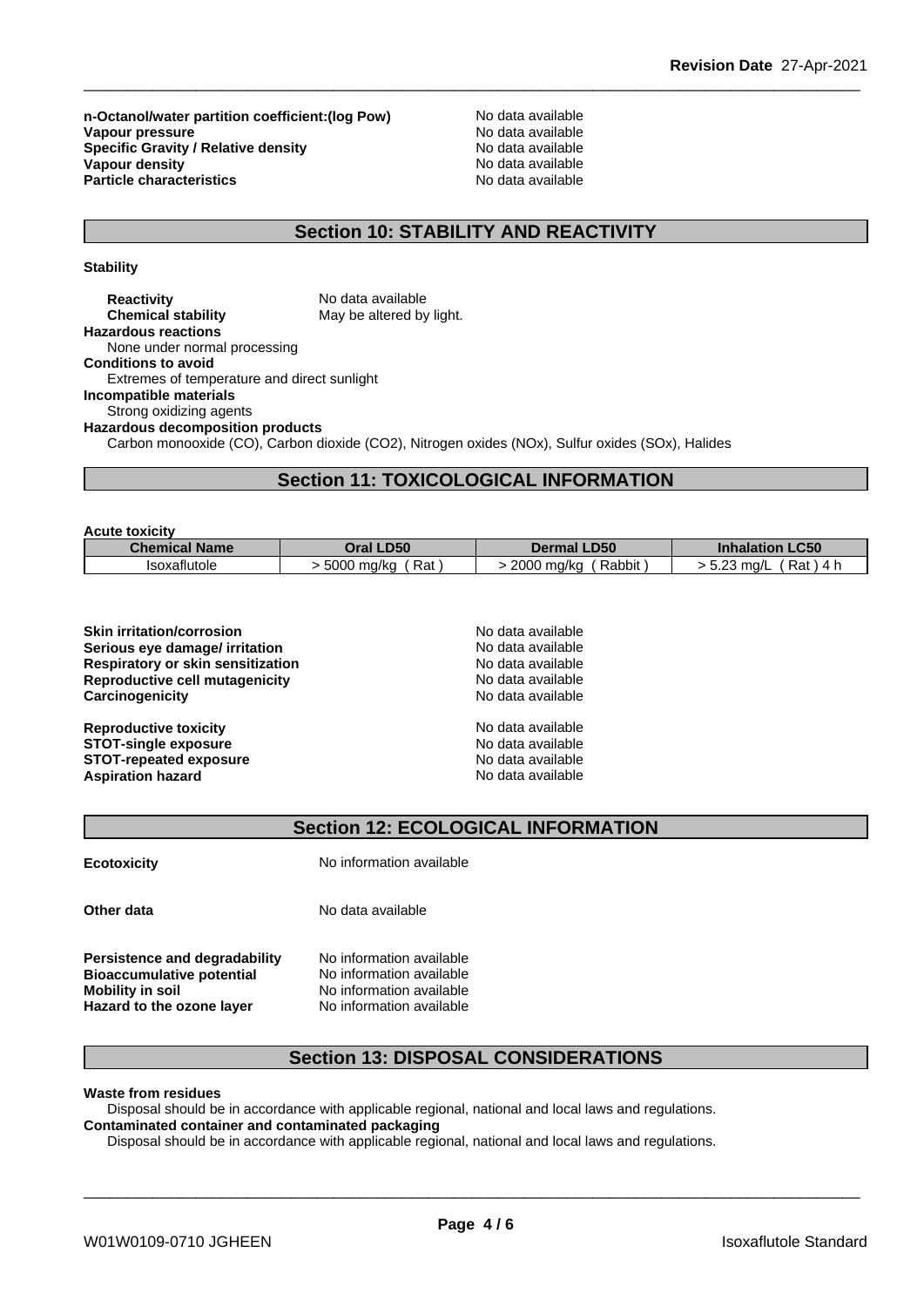## **Section 14: TRANSPORT INFORMATION**

| <b>ADR/RID</b>                                          |                                                                   |  |  |
|---------------------------------------------------------|-------------------------------------------------------------------|--|--|
| UN number                                               | <b>UN3077</b>                                                     |  |  |
| Proper shipping name:                                   | Environmentally hazardous substance, solid, n.o.s. (Isoxaflutole) |  |  |
| <b>UN classfication</b>                                 | 9                                                                 |  |  |
| <b>Subsidiary hazard class</b>                          |                                                                   |  |  |
| Packing group                                           | III                                                               |  |  |
| <b>Marine pollutant</b>                                 | Yes                                                               |  |  |
| <b>IMDG</b>                                             |                                                                   |  |  |
| <b>UN number</b>                                        | <b>UN3077</b>                                                     |  |  |
| Proper shipping name:                                   | Environmentally hazardous substance, solid, n.o.s. (Isoxaflutole) |  |  |
| <b>UN classfication</b>                                 | 9                                                                 |  |  |
| <b>Subsidiary hazard class</b>                          |                                                                   |  |  |
| <b>Packing group</b>                                    | III                                                               |  |  |
| <b>Marine pollutant (Sea)</b>                           | Yes                                                               |  |  |
| Transport in bulk according to No information available |                                                                   |  |  |
| Annex II of MARPOL 73/78 and                            |                                                                   |  |  |
| the IBC Code                                            |                                                                   |  |  |
| <b>IATA</b>                                             |                                                                   |  |  |
| <b>UN number</b>                                        | <b>UN3077</b>                                                     |  |  |
|                                                         |                                                                   |  |  |
| Proper shipping name:<br><b>UN classfication</b>        | Environmentally hazardous substance, solid, n.o.s. (Isoxaflutole) |  |  |
|                                                         | 9                                                                 |  |  |
| <b>Subsidiary hazard class</b>                          | III                                                               |  |  |
| <b>Packing group</b>                                    |                                                                   |  |  |
| <b>Environmentally Hazardous</b>                        | Yes                                                               |  |  |
| <b>Substance</b>                                        |                                                                   |  |  |
|                                                         |                                                                   |  |  |
|                                                         | <b>Section 15: REGULATORY INFORMATION</b>                         |  |  |
| <b>International Inventories</b>                        |                                                                   |  |  |
| <b>EINECS/ELINCS</b>                                    |                                                                   |  |  |
| <b>TSCA</b>                                             |                                                                   |  |  |
|                                                         |                                                                   |  |  |
| Japanese regulations                                    |                                                                   |  |  |
| <b>Fire Service Act</b>                                 | Not applicable                                                    |  |  |
| <b>Poisonous and Deleterious</b>                        | Not applicable                                                    |  |  |
| <b>Substances Control Law</b>                           |                                                                   |  |  |
| Industrial Safety and Health Act Not applicable         |                                                                   |  |  |
|                                                         | $\sim$ $-$                                                        |  |  |

## **Regulations for the carriage and storage of dangerous goods in ship** Noxious Substances (Ordinance Art.3, Ministry of Transportation Ordinance Regarding Transport by Ship and Storage, Attached Table 1) **Civil Aeronautics Law** Misellaneous Dangerous Substances and Articles (Ordinance Art.194, MITL Nortification for Air Transportation of Explosives etc., Attached Table 1) **Pollutant Release and Transfer** Notapplicable **Register Law Export Trade Control Order** Not applicable **Section 16: OTHER INFORMATION Key literature references and Key literature references and** NITE: National Institute of Technology and Evaluation (JAPAN) sources for data etc.  $h(t) = h(t)$  http://www.safe.nite.go.jp/japan/db.html http://www.safe.nite.go.jp/japan/db.html IATA dangerous Goods Regulations RTECS:Registry of Toxic Effects of Chemical Substances Japan Industrial Safety and Health Association GHS Model SDS Dictionary of Synthetic Oraganic Chemistry , SSOCJ, Koudansha Scientific Co.Ltd. Chemical Dictionary, Kyouritsu Publishing Co., Ltd. etc **Disclaimer**